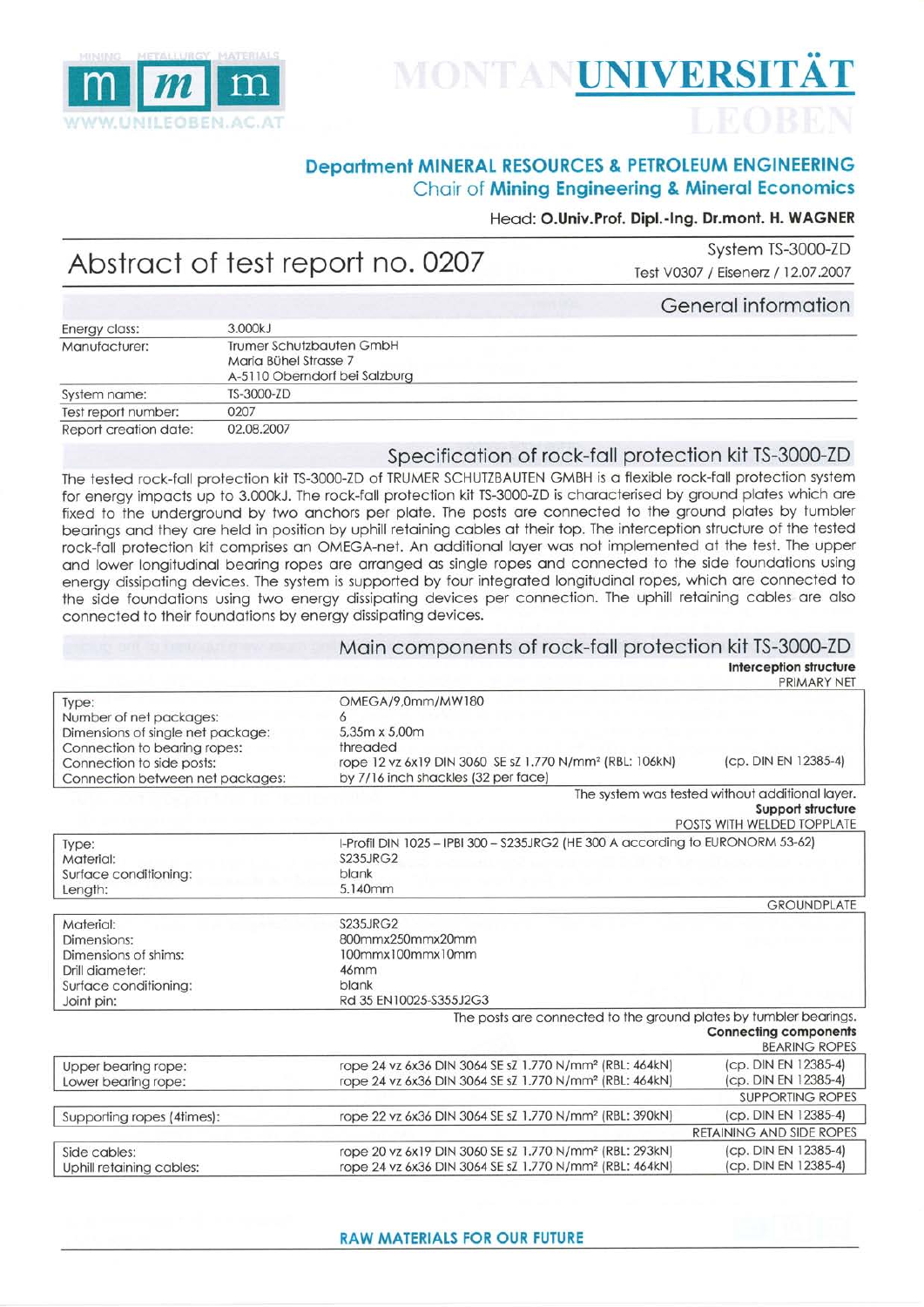**Energy dissingting devices** 

| AVT phx/FLA30x80/2,5W<br>Type:<br>St 37-2 (S235JR)<br>Material:<br>250 mm<br>Diameter:<br>at the right and left foundations<br>Position:<br>I inch shackle<br>Connection to rope:<br>I inch shackle<br>Connection to anchor: |  |
|------------------------------------------------------------------------------------------------------------------------------------------------------------------------------------------------------------------------------|--|
|                                                                                                                                                                                                                              |  |
|                                                                                                                                                                                                                              |  |
|                                                                                                                                                                                                                              |  |
|                                                                                                                                                                                                                              |  |
|                                                                                                                                                                                                                              |  |
|                                                                                                                                                                                                                              |  |
| element per connection/blank<br>Number/Surface conditioning:                                                                                                                                                                 |  |
| ENERGY DISSIPATING DEVICES IN SUPPORTING ROPES                                                                                                                                                                               |  |
| AVT phx/FLA30x60/4,5W<br>Type:                                                                                                                                                                                               |  |
| St 37-2 (S235JR)<br>Material:                                                                                                                                                                                                |  |
| 200 mm<br>Diameter:                                                                                                                                                                                                          |  |
| at the right and left foundations<br>Position:                                                                                                                                                                               |  |
| 7/8 inch shackle<br>Connection to rope:                                                                                                                                                                                      |  |
| 7/8 inch shackle<br>Connection to anchor:                                                                                                                                                                                    |  |
| 2 elements per connection/blank<br>Number/Surface conditioning:                                                                                                                                                              |  |
| ENERGY DISSIPATING DEVICES IN UPHILL RETAINING CABLES                                                                                                                                                                        |  |
| AVT phx/FLA30x80/2,5W<br>Type:                                                                                                                                                                                               |  |
| St 37-2 (S235JR)<br>Material:                                                                                                                                                                                                |  |
| $250$ mm<br>Diameter:                                                                                                                                                                                                        |  |
| at the uphill anchors<br>Position:                                                                                                                                                                                           |  |
| I inch shackle<br>Connection to rope:                                                                                                                                                                                        |  |
| inch shackle<br>Connection to anchor:                                                                                                                                                                                        |  |
| element per connection/blank<br>Number/Surface conditioning:                                                                                                                                                                 |  |

#### Summary of test results

The tested rock-fall protection kit TS-3000-ZD of TRUMER SCHUTZBAUTEN GMBH was hit by a block of reinforced concrete with a mass of 8.100kg and a velocity of 28,60m/s. The impact was placed in a height of 2,60m. The angle of block trajectory was determined with 26,61°. The impact energy was determined with 3.313kJ. The maximum horizontal system elongation was 7,93m. The block was stopped and caught by the rock-fall protection kit and did not touch the ground during the test until the system reached the maximum elongation. The whole impact energy was absorbed by the tested rock-fall protection kit. The energy impact did not cause visible damages of main components, but a few wires of the longitudinal bearing ropes and supporting ropes were ruptured at the guiding devices of the inner posts and the connection elements of the outer posts to the ground plates were moderately deformed. In the place of impact the primary net was deformed irreversibly. The energy dissipating devices in the longitudinal bearing and supporting ropes were stretched, but still showed plenty of deformation capacity remaining after the test. The deformation capacities of energy dissipating devices in the uphill retaining cables of the middle functional module were almost exhausted. As a consequence of the impact the nominal height of the rock-fall protection kit was reduced from 5,00m to 3,46m, which means a residual height of the tested system of 69,1% of its nominal height.

#### Affirmation of test report no. 0207

The chair of Mining Engineering and Mineral Economics at the University of Leoben confirms that test report no. 0207 about the testing of rock-fall protection kit TS-3000-ZD is correct in respect of content and matter of fact.

The rock-fall protection kit TS-3000-ZD of Trumer Schutzbauten GmbH was tested according to the future "Guideline For European Technical Approval of Falling Rock Protection Kits" and has passed the Maximum Energy Level (MEL) test.

According to the test criterion "residual height" the system is classified as System of Category A (residual height > 50% nominal height).

FÜR BER

Leoben, the

**VUNTYERSI** 

(Dipl.-Ing. Christian Heiss)

(Ao.Univ.-Prof. Dipl.-Ing. Dr.mont. Peter Moser)



Abstract of test report no. 0207 page 2 of 2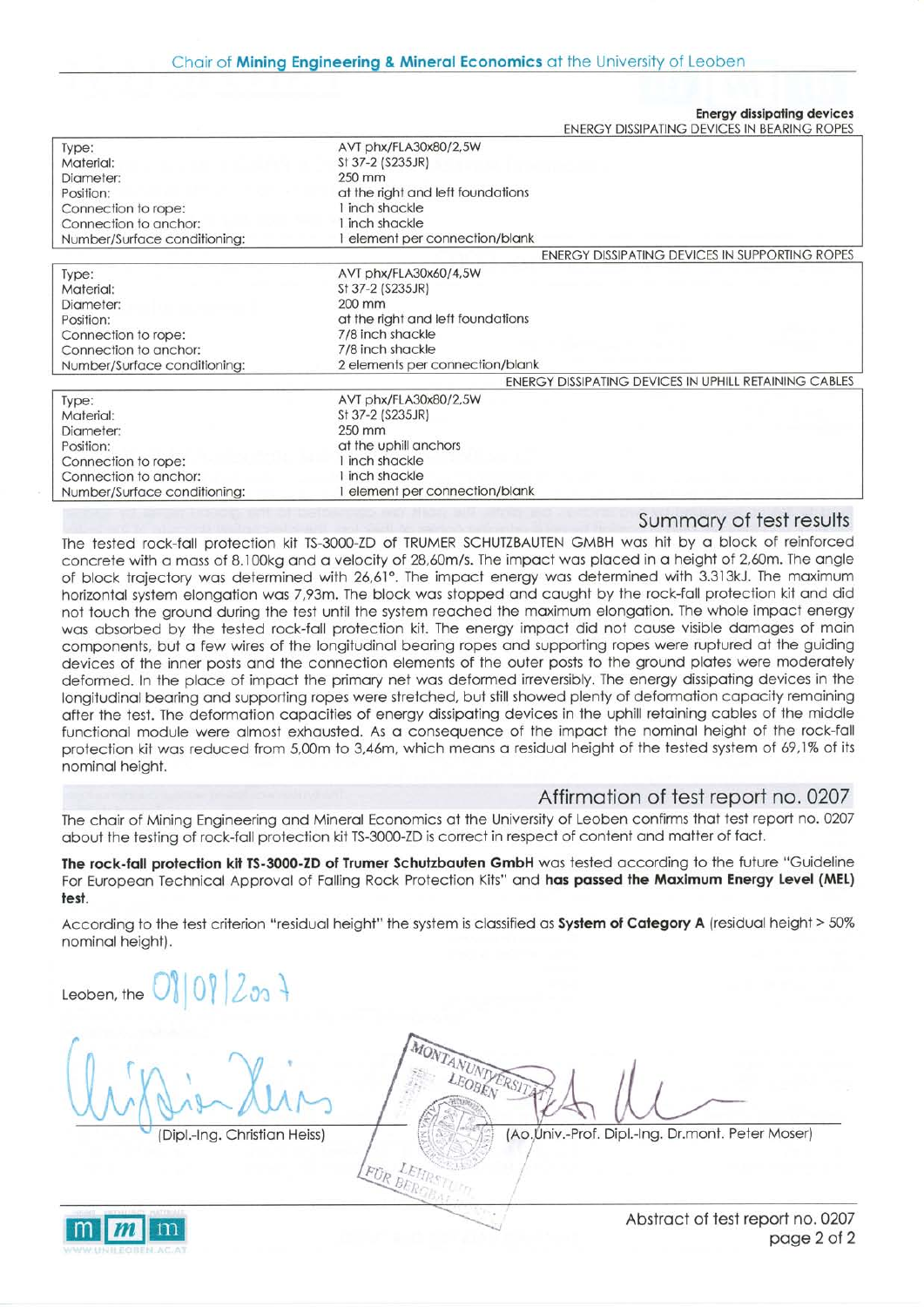